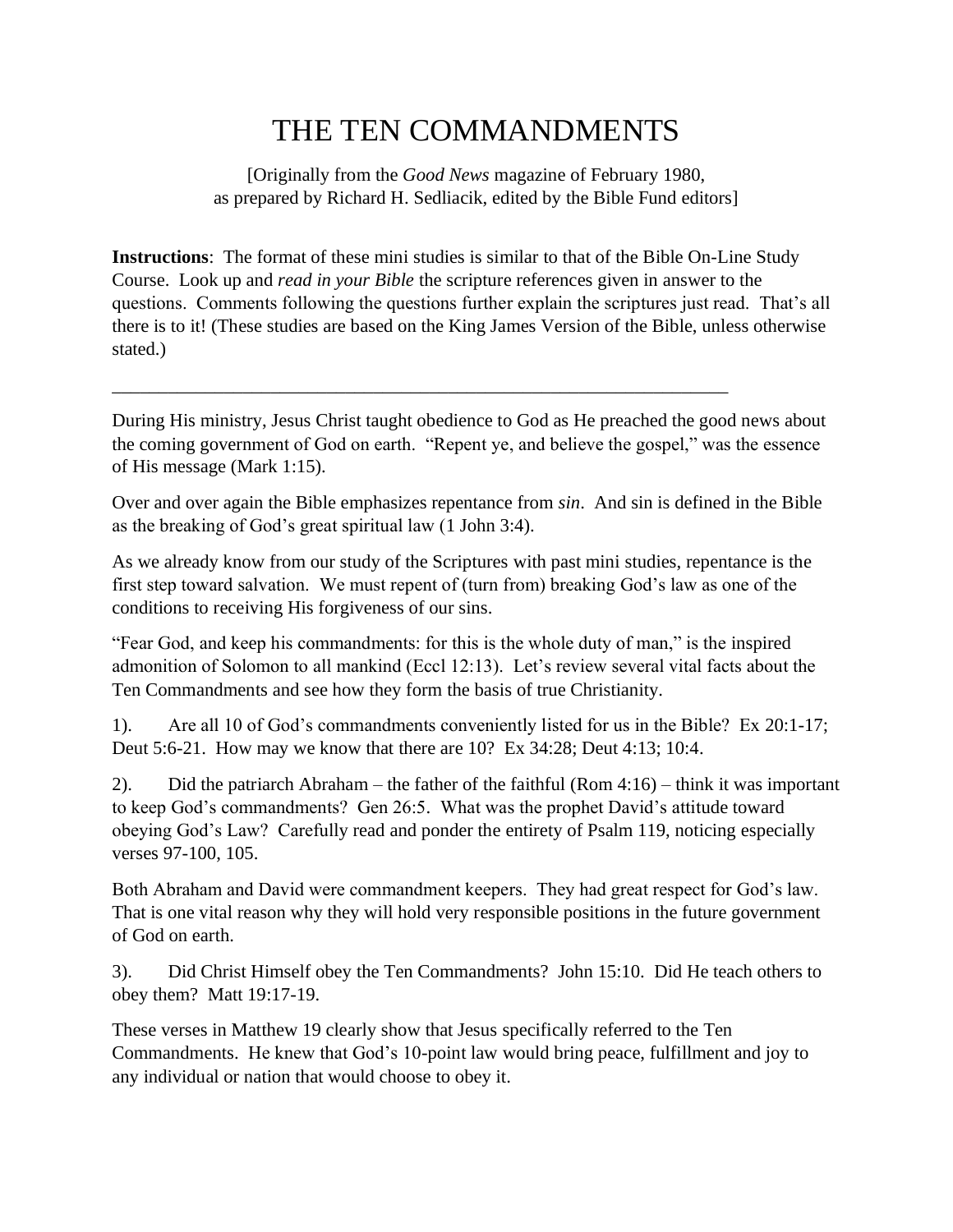4). Does the Bible show that the very Church Jesus built would be teaching obedience to, and literally endeavoring to keep, the Ten Commandments and other instructions of Christ? Rev 12:17; 14:12 (Chapter 12 of Revelation personifies God's Church as a woman.)

The Church of God upholds the commandments of God. God's Church echoes the words of David and follows God's law as the Christian standard to live by. [Just a question: should we include the above statement about the WCG? It is defunct and we do not want to point people to GCI which is where a search would lead them.]

5). Is the law of God *holy, just* and *good*? Rom 7:12. Does peace of mind come from keeping the Ten Commandments? Ps 119:165.

The person who keeps God's law has a clear conscience. He is at peace with God, with himself and with his neighbor. He has "the peace of God which passeth all understanding" (Phil 4:7).

The law was given to make man happy and to lead him into the peaceful, full, abundant life – and above all to lead him into *eternal life*. But because of disobedience to our Creator's holy, righteous law, the world is filled with strife, poverty, ignorance and suffering today!

6). How did Jesus enlarge upon the keeping of the Ten Commandments? Matt 5:21-22, 27- 28. Did John understand this principle? I John 3:15. Did Paul understand the spiritual aspects of God's law? Rom 7:14.

Contrary to the belief of so many today, Jesus did not come to do away with the Ten Commandments. Rather, He came to teach mankind how to live by the *spiritual intent* of the law.

In Old Testament times God required only a physical, mechanical and visible obedience from the "church." In other words, obedience only in the *letter*. This was because the Old Testament Church of God (Acts 7:38) – the nation of Israel – was not given the opportunity to receive the Holy Spirit to help them obey the *spiritual intent* of the Ten Commandments, as well as the letter of the law.

But in New Testament times God has made His Holy Spirit available to those whom He calls. And He desires that His Spirit-begotten children follow Him in the *spirit* – the "fullness" – of His law.

Hatred against another human being is the *spirit* of murder. Sexual lust is the *spirit* of adultery. Christ showed how God's commandments apply to our innermost thoughts and attitudes as well. Let's notice how the Bible shows this seemingly impossible task can be accomplished, albeit still imperfectly because of our humanity.

7). How did Jesus Christ of Nazareth sum up the great Ten Commandment law of God? Matt 22:35-40. In what one word is the very nature and character of God summarized? 1 John 4:16.

As the essence of God's spiritual character is *love,* the Ten Commandments are expressions of the character of God. Jesus showed that the Ten Commandments are in reality a guide to teach